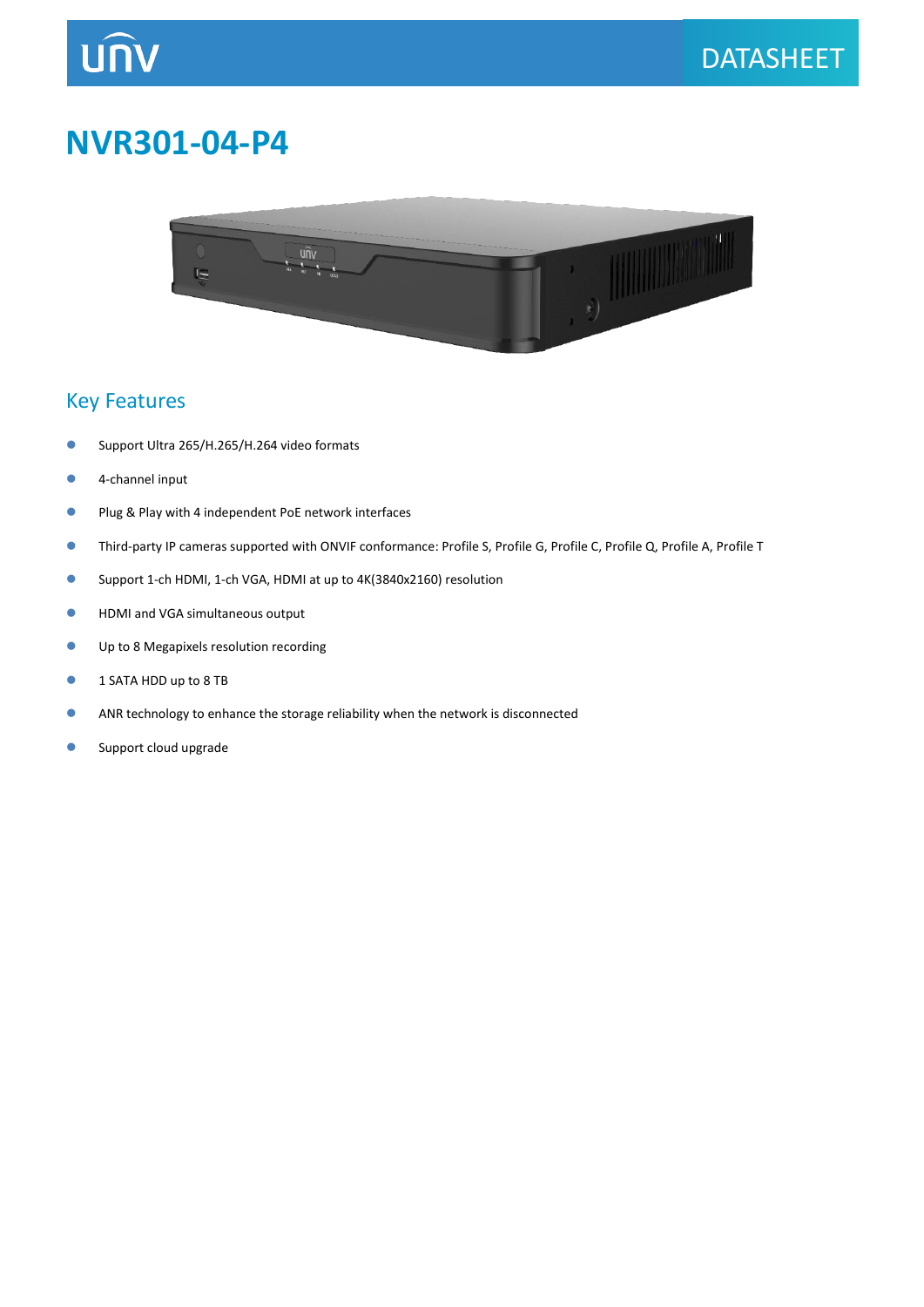### Specifications

| <b>Model</b>              | NVR301-04-P4                                                                                                                                                                                                                                           |  |
|---------------------------|--------------------------------------------------------------------------------------------------------------------------------------------------------------------------------------------------------------------------------------------------------|--|
| Video/Audio Input         |                                                                                                                                                                                                                                                        |  |
| IP Video Input            | 4-ch                                                                                                                                                                                                                                                   |  |
| Two-way Audio<br>Input    | 1-ch, RCA                                                                                                                                                                                                                                              |  |
| <b>Network</b>            |                                                                                                                                                                                                                                                        |  |
| Incoming<br>Bandwidth     | 40Mbps                                                                                                                                                                                                                                                 |  |
| Outgoing<br>Bandwidth     | 64Mbps                                                                                                                                                                                                                                                 |  |
| <b>Remote Users</b>       | 128                                                                                                                                                                                                                                                    |  |
| Protocols                 | P2P, UPnP, NTP, DHCP, PPPoE                                                                                                                                                                                                                            |  |
| Video/Audio Output        |                                                                                                                                                                                                                                                        |  |
| HDMI/VGA<br>Output        | HDMI:<br>4K (3840x2160) /30Hz, 1920x1080p /60Hz, 1920x1080p /50Hz, 1600x1200 /60Hz, 1280x1024 /60Hz, 1280x720<br>/60Hz, 1024x768 /60Hz<br>VGA:<br>1920x1080p /60Hz, 1920x1080p /50Hz, 1600x1200 /60Hz, 1280x1024 /60Hz, 1280x720 /60Hz, 1024x768 /60Hz |  |
| Recording<br>Resolution   | 8MP/6MP/5MP/4MP/3MP/1080p/960p/720p/D1/2CIF/CIF                                                                                                                                                                                                        |  |
| Audio Output              | 1-ch, RCA                                                                                                                                                                                                                                              |  |
| Synchronous<br>Playback   | 4-ch                                                                                                                                                                                                                                                   |  |
| Corridor Mode<br>Screen   | 3/4                                                                                                                                                                                                                                                    |  |
| <b>Decoding</b>           |                                                                                                                                                                                                                                                        |  |
| Decoding format           | Ultra 265, H.265, H.264                                                                                                                                                                                                                                |  |
| Live view<br>/Playback    | 8MP/6MP/5MP/4MP/3MP/1080p/960p/720p/D1/2CIF/CIF                                                                                                                                                                                                        |  |
| Capability                | 1 x 4K@30, 2 x 4MP@30, 4 x 1080p@30, 8 x 720p@30, 16 x D1                                                                                                                                                                                              |  |
| <b>Hard Disk</b>          |                                                                                                                                                                                                                                                        |  |
| SATA                      | 1 SATA interface                                                                                                                                                                                                                                       |  |
| Capacity                  | up to 8TB for each disk                                                                                                                                                                                                                                |  |
| <b>Smart</b>              |                                                                                                                                                                                                                                                        |  |
| <b>VCA Detection</b>      | Face detection, Intrusion detection, Line Cross detection, Audio detection, Defocus detection, Scene change<br>detection, Auto tracking                                                                                                                |  |
| VCA Search                | Face search, Behavior search                                                                                                                                                                                                                           |  |
| Statistical<br>Analysis   | People counting                                                                                                                                                                                                                                        |  |
| <b>External Interface</b> |                                                                                                                                                                                                                                                        |  |
| Network<br>Interface      | 1 RJ-45 10M/100M self-adaptive Ethernet Interface                                                                                                                                                                                                      |  |
| USB Interface             | Rear panel: 2 x USB2.0, Front panel: 1 x USB2.0                                                                                                                                                                                                        |  |
| Alarm In                  | 4-ch                                                                                                                                                                                                                                                   |  |
| Alarm Out                 | $1$ -ch                                                                                                                                                                                                                                                |  |